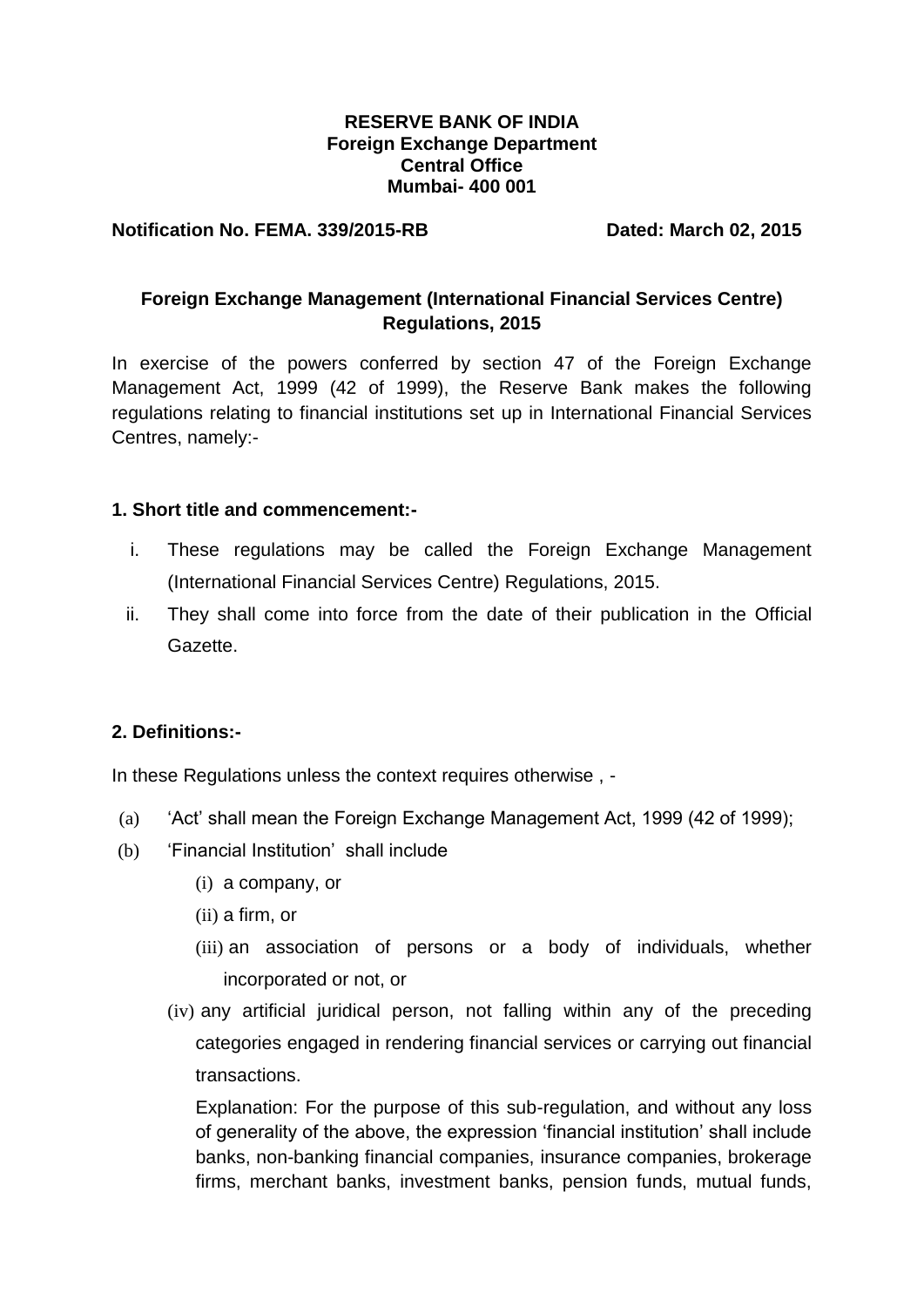trusts, exchanges, clearing houses, and any other entity that may be specified by the Government of India or a Financial Regulatory Authority.

- (c) 'Financial service' shall mean activities a financial institution is allowed to carry out as specified in the respective Act of the Parliament or by the Government of India or by any Regulatory Authority empowered to regulate the concerned financial institution.
- (d) 'Financial transaction' shall mean making any payment to, or for the credit of any person, or receiving any payment for, by order or on behalf of any person, or drawing, issuing or negotiating any bill of exchange or promissory note, or transferring any security or acknowledging any debt.
- (e) 'FMC' shall mean the Forward Market Commission established under the Forward Contracts (Regulation) Act, 1952 (74 of 1952).
- (f) 'International Financial Services Centre' or 'IFSC' shall have the same meaning given in Section 2 (q) of the Special Economic Zones Act, 2005 (28 of 2005).
- (g) 'IRDA' shall mean mean the Insurance Regulatory and Development Authority established under the Insurance Regulatory and Development Authority Act, 1999 (41 of 1999).
- (h) 'PFRDA' shall mean the Pension Fund Regulatory and Development Authority established under the Pension Fund Regulatory and Development Authority Act, 2013 (23 of 2013).
- (i) 'Regulatory Authority' shall include Reserve Bank of India (RBI), Securities Exchange Board of India (SEBI), Insurance Regulatory Development Authority (IRDA), Pension Fund Regulatory and Development Authority (PFRDA\_, Forward Market Commission (FMC) or any other statutory authority empowered to regulate a financial institution under the Indian laws.
- (j) 'SEBI' shall mean the Securities and Exchange Board of India established under the Securities and Exchange Board of India Act, 1992 (15 of 1992).
- (k) The words and expressions used but not specified in these Regulations shall have the same meanings respectively assigned to them in the Act.

3. Any financial institution or branch of a financial institution set up in the IFSC and permitted/recognised as such by the Government of India or a Regulatory Authority shall be treated as a person resident outside India.